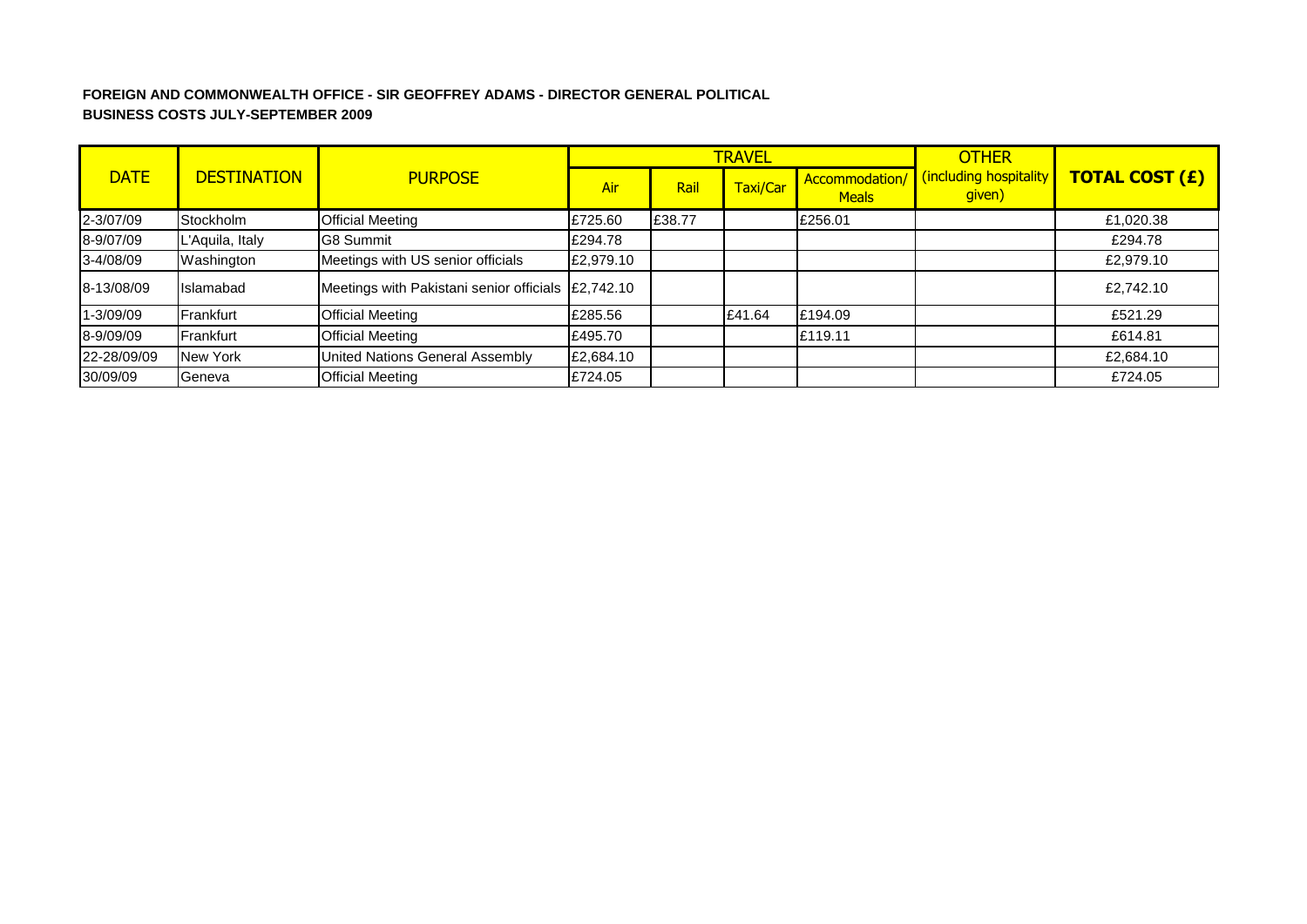#### **FOREIGN AND COMMONWEALTH OFFICE - JOHN ASHTON - SPECIAL REPRESENTATIVE FOR CLIMATE CHANGE BUSINESS COSTS JULY-SEPTEMBER 2009**

|                        |                    |                                                              |           |        | <b>TRAVEL</b> |                                | <b>OTHER</b>                     |                       |
|------------------------|--------------------|--------------------------------------------------------------|-----------|--------|---------------|--------------------------------|----------------------------------|-----------------------|
| <b>DATE</b>            | <b>DESTINATION</b> | <b>PURPOSE</b>                                               | Air       | Rail   | Taxi/Car      | Accommodation/<br><b>Meals</b> | (including hospitality<br>given) | <b>TOTAL COST (£)</b> |
| 01/07/09               | London             | Official meeting                                             |           |        |               |                                | £43.66                           | £43.66                |
| 07/07/09               | London             | Official lunch                                               |           |        |               |                                | £75.00                           | £75.00                |
| 17/07/09               | Guildford          | Official meeting                                             |           | £19.50 |               |                                |                                  | £19.50                |
| 21-23/07/09            | Washington         | Official meetings with the US Administration and<br>Congress | £2,979.10 |        | £1,134.17     | £635.00                        |                                  | £4,748.27             |
| 07-11/09/09            | Australia          | Official talks                                               | £4,166.46 |        | £820.21       | £458.51                        |                                  | £5,445.18             |
| 15-18/09/09            | Washington         | To participate in the Major Economics Forum                  | £2,372.00 |        | £67.00        | £515.83                        |                                  | £2,954.83             |
| 21-23/09/09            | New York           | <b>UNGA (United Nations General Assembly)</b>                | £3,060.10 |        |               | £861.06                        |                                  | £3,921.16             |
| 28-29/09/09            | Ottawa             | Official talks                                               | £3,429.80 |        |               |                                |                                  | £3,429.80             |
| 01/07/09 -<br>30/09/09 | <b>FCO</b>         | Use of taxis and government car                              |           |        | £709.98       |                                |                                  | £709.98               |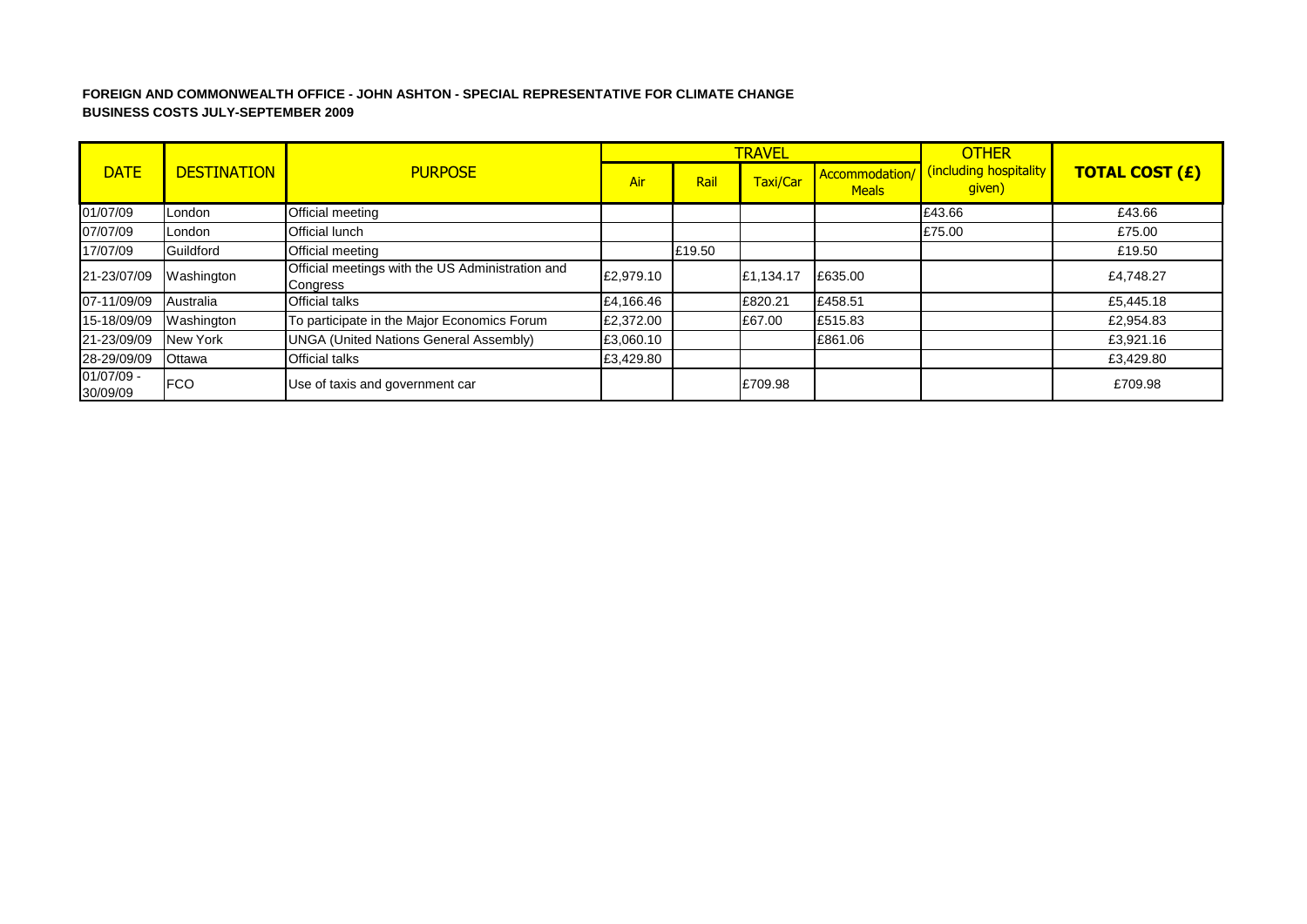# **FOREIGN AND COMMONWEALTH OFFICE - NICK BAIRD - DIRECTOR-GENERAL EUROPE AND GLOBALISATION BUSINESS COSTS JULY-SEPTEMBER 2009**

|                        |                    |                                                      |           |        | <b>TRAVEL</b> |                                | <b>OTHER</b>                     |                       |  |
|------------------------|--------------------|------------------------------------------------------|-----------|--------|---------------|--------------------------------|----------------------------------|-----------------------|--|
| <b>DATE</b>            | <b>DESTINATION</b> | <b>PURPOSE</b>                                       | Air       | Rail   | Taxi/Car      | Accommodation/<br><b>Meals</b> | (including hospitality<br>given) | <b>TOTAL COST (£)</b> |  |
| 30/06/09 -<br>06/07/09 | Ankara-London      | DGEG programme                                       | £234.70   |        |               |                                |                                  | £234.70               |  |
| 13-16/07/09            | Ankara-London      | <b>DGEG</b> programme and Senior<br>Leadership Forum | £373.49   |        |               |                                |                                  | £373.49               |  |
| 22-23/07/09            | Ankara-London      | DGEG programme                                       | £337.32   |        |               |                                |                                  | £337.32               |  |
| 10/09/09               | Madrid             | Opening of new Embassy and<br>official meetings      | £140.30   |        |               |                                |                                  | £140.30               |  |
| 16/09/09               | Chipping Norton    | Conference                                           |           | £28.50 | £30.00        |                                |                                  | £58.50                |  |
| 28/09/09               | Nairobi and Kigali | <b>Familiarisation visits</b>                        | £2,156.87 |        | £35.00        |                                |                                  | £2,191.87             |  |

Mr Baird was concurrently Ambassador in Ankara until August, hence the airfares for his London programme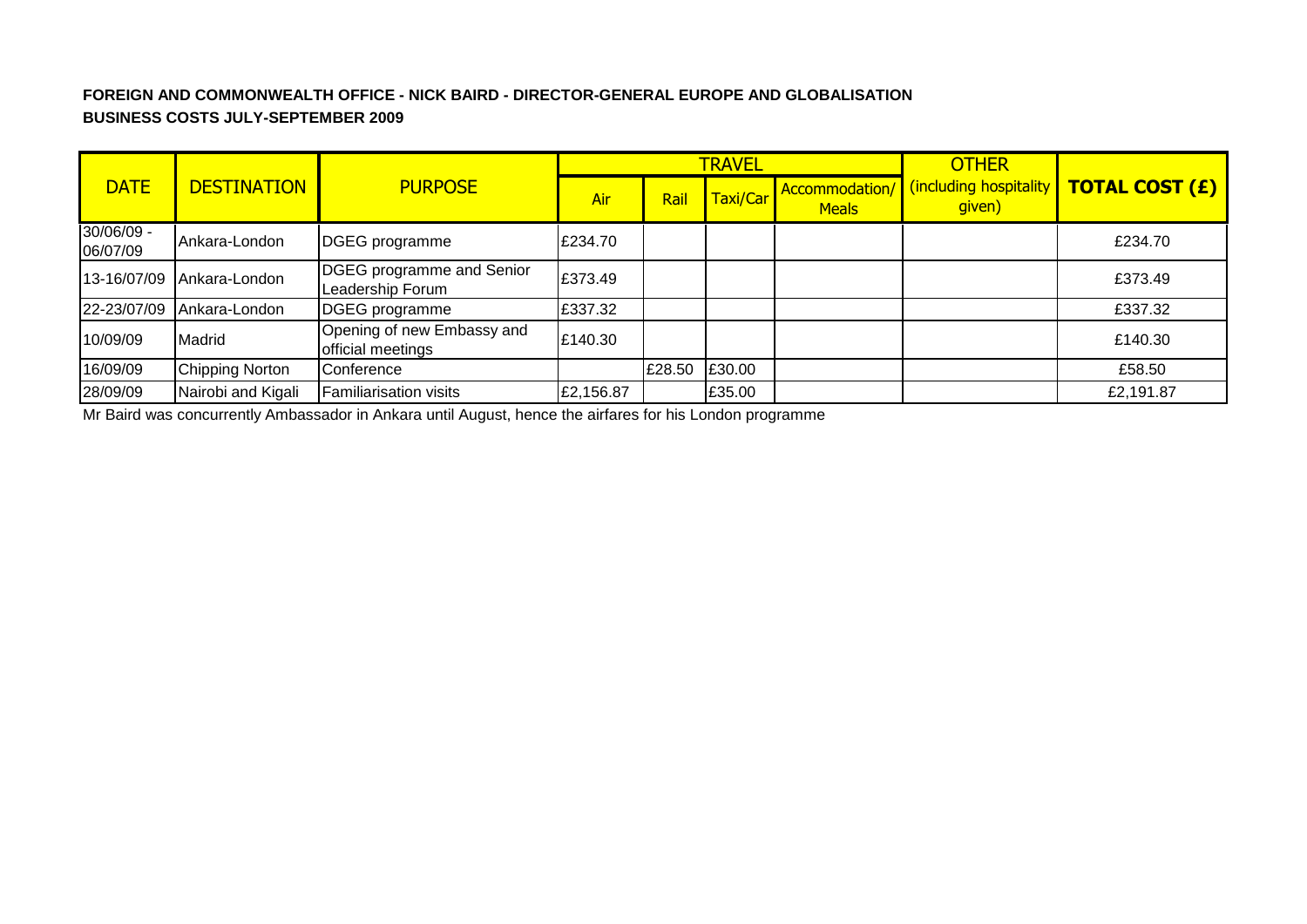# **FOREIGN AND COMMONWEALTH OFFICE - DANIEL BETHLEHEM - LEGAL ADVISOR BUSINESS COSTS JULY-SEPTEMBER 2009**

|                        |                    |                                         |           |         | <b>TRAVEL</b> |                                | <b>OTHER</b>                     |                       |  |
|------------------------|--------------------|-----------------------------------------|-----------|---------|---------------|--------------------------------|----------------------------------|-----------------------|--|
| <b>DATE</b>            | <b>DESTINATION</b> | <b>PURPOSE</b>                          | Air       | Rail    | Taxi/Car      | Accommodation/<br><b>Meals</b> | (including hospitality<br>given) | <b>TOTAL COST (£)</b> |  |
| 6-7/07/09              | <b>Moscow</b>      | <b>Official Meetings</b>                | £1,308.20 |         |               | £207.99                        |                                  | £1,516.19             |  |
| 14/08/09               | London             | Official lunch                          |           |         |               |                                | £59.95                           | £59.95                |  |
| 17-18/09/09 Brussels   |                    | <b>EU Meetings</b>                      |           | £392.00 |               | £331.27                        | £194.89                          | £918.16               |  |
| 30/09/09               | London             | Hosting external lunch for<br>12 guests |           |         |               |                                | £353.81                          | £353.81               |  |
| 01/07/09 -<br>30/09/09 |                    | Use of taxis and<br>government car      |           |         | £548.58       |                                |                                  | £548.58               |  |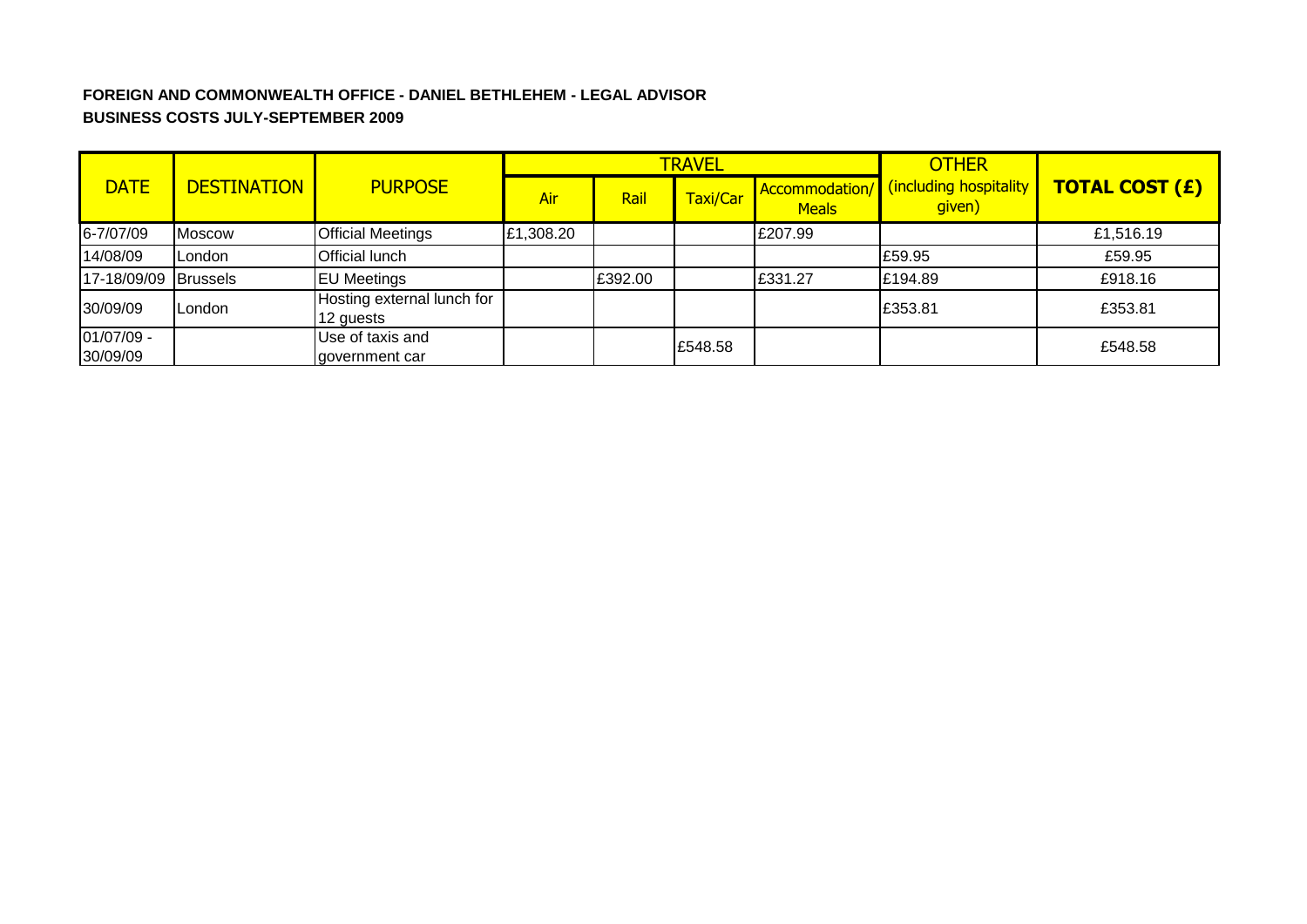## **FOREIGN AND COMMONWEALTH OFFICE - JAMES BEVAN - DIRECTOR GENERAL CHANGE & DELIVERY BUSINESS COSTS JULY-SEPTEMBER 2009**

|             |                    |                                                |        |      | <b>TRAVEL</b> |              | <b>OTHER</b>                                    |                       |
|-------------|--------------------|------------------------------------------------|--------|------|---------------|--------------|-------------------------------------------------|-----------------------|
| <b>DATE</b> | <b>DESTINATION</b> | <b>PURPOSE</b>                                 | Air    | Rail | Taxi/Car      | <b>Meals</b> | Accommodation/ (including hospitality<br>given) | <b>TOTAL COST (£)</b> |
| 03/07/09    | ILondon            | Admin fee for cancellation of<br>Havana flight | £36.00 |      |               |              |                                                 | £36.00                |
| 10/09/09    | ILondon            | <b>Refreshments for HR</b><br>Committee        |        |      |               |              | E81.50                                          | £81.50                |
| 17/11/09    | London             | <b>Official lunch</b>                          |        |      |               |              | £50.63                                          | £50.63                |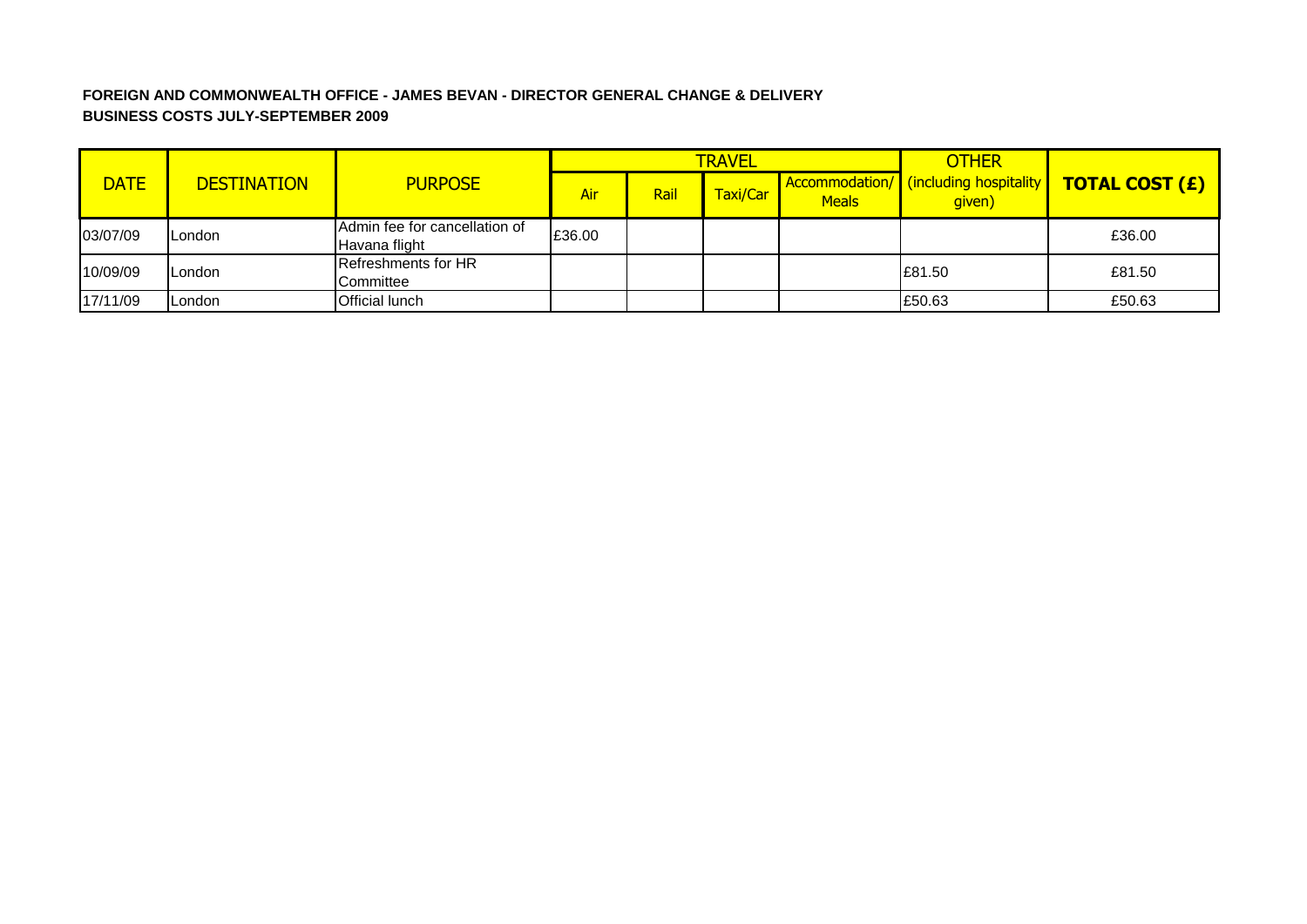#### **FOREIGN AND COMMONWEALTH OFFICE - SIR SHERARD COWPER-COLES - SPECIAL REPRESENTATIVE FOR AFGHANISTAN & PAKISTAN BUSINESS COSTS JULY-SEPTEMBER 2009**

|                          |                       |                                                                                              |           |        | <b>TRAVEL</b> |                                | <b>OTHER</b>                     |                       |
|--------------------------|-----------------------|----------------------------------------------------------------------------------------------|-----------|--------|---------------|--------------------------------|----------------------------------|-----------------------|
| <b>DATE</b>              | <b>DESTINATION</b>    | <b>PURPOSE</b>                                                                               | Air       | Rail   | Taxi/Car      | Accommodation/<br><b>Meals</b> | (including hospitality<br>given) | <b>TOTAL COST (£)</b> |
| 01-02/07/09              | Stockholm             | Meeting of the EU Special<br>Representatives                                                 | £877.00   |        |               | £79.00                         | £20.23                           | £976.23               |
| 06/07/09                 | London                | Official lunch                                                                               |           |        | £4.50         |                                |                                  | £4.50                 |
| 07/07/09                 | London                | <b>Official lunch</b>                                                                        |           |        |               |                                | £76.70                           | £76.70                |
| 07/07/09                 | London                | Official dinner                                                                              |           |        |               |                                | £97.98                           | £97.98                |
| 09/07/09                 | London                | Official lunch                                                                               |           |        |               |                                | £58.80                           | £58.80                |
| 12-14/07/09              | Tel Aviv - Washington | <b>Official visit</b>                                                                        | £6,673.50 |        | £616.86       | £125.62                        | £58.65                           | £7,474.63             |
| 16/07/09                 | London                | Official dinner                                                                              |           |        | £5.00         |                                | £90.10                           | £95.10                |
| 20/07/09                 | London                | <b>Official lunch</b>                                                                        |           |        |               |                                | £62.60                           | £62.60                |
| 22/07/09                 | London                | Moor Park for official PJHQ<br>visit                                                         |           | £7.50  |               |                                |                                  | £7.50                 |
| 28/07/09                 | London                | Official lunch                                                                               |           |        |               |                                | £62.10                           | £62.10                |
| 28/07/09                 | London                | Official dinner                                                                              |           |        |               |                                | £88.35                           | £88.35                |
| 30/07/09                 | London                | Official lunch                                                                               |           |        |               |                                | £62.10                           | £62.10                |
| 2-4/08/09                | Washington            | Official talks (onward flight was<br>to Dubai via New York, for<br>subsequent trip to Kabul) | £3,852.90 |        |               |                                | £137.13                          | £3,990.03             |
| 4-7/08/09                | Kabul                 | Official visit                                                                               | £2,429.46 |        |               | £238.12                        | £50.50                           | £2,718.08             |
| 23-25/08/09              | Istanbul              | Senior Officials meeting and<br>Friends of Democratic Pakistan £933.00<br>meeting            |           |        |               | £920.15                        | £42.01                           | £1,895.16             |
| 02/09/09                 | Paris                 | Official meetings and Special<br>Representative' meetings'                                   | £396.00   |        | £9.66         |                                | £353.67                          | £759.33               |
| 03/09/09                 | London                | Wellington Barracks after<br>official speaking engagement                                    |           |        | £20.00        |                                |                                  | £20.00                |
| 07/09/09                 | <b>Berlin</b>         | Official meetings and Special<br>Representative' meetings'                                   | £802.40   |        |               |                                |                                  | £802.40               |
| 10/09/09                 | London                | Official dinner                                                                              |           |        | £10.40        |                                |                                  | £10.40                |
| 11-13/09/09              | Geneva                | <b>IISS Global Strategic Review</b>                                                          | £689.59   | £16.50 | £38.00        |                                |                                  | £744.09               |
| 14/09/09                 | London                | Official dinner                                                                              |           |        | £27.00        |                                |                                  | £27.00                |
| 15-16/09/09              | Ottawa                | Official visit                                                                               | £3,493.70 | £16.50 |               |                                |                                  | £3,510.20             |
| 18/09/09                 | London                | Official engagement at IISS                                                                  |           |        | £8.50         |                                |                                  | £8.50                 |
| 21-25/09/09              | <b>New York</b>       | <b>UNGA</b> week - for Special<br>Representatives meetings                                   | £3,260.10 |        | £75.37        |                                |                                  | £3,335.47             |
| 28-30/09/09              | Washington            | Official visit                                                                               | £2,224.10 |        | £480.71       | £491.44                        |                                  | £3,196.25             |
| $01/07/09 -$<br>30/09/09 | <b>FCO</b>            | Use of taxis and government<br>car                                                           |           |        | £997.40       |                                |                                  | £997.40               |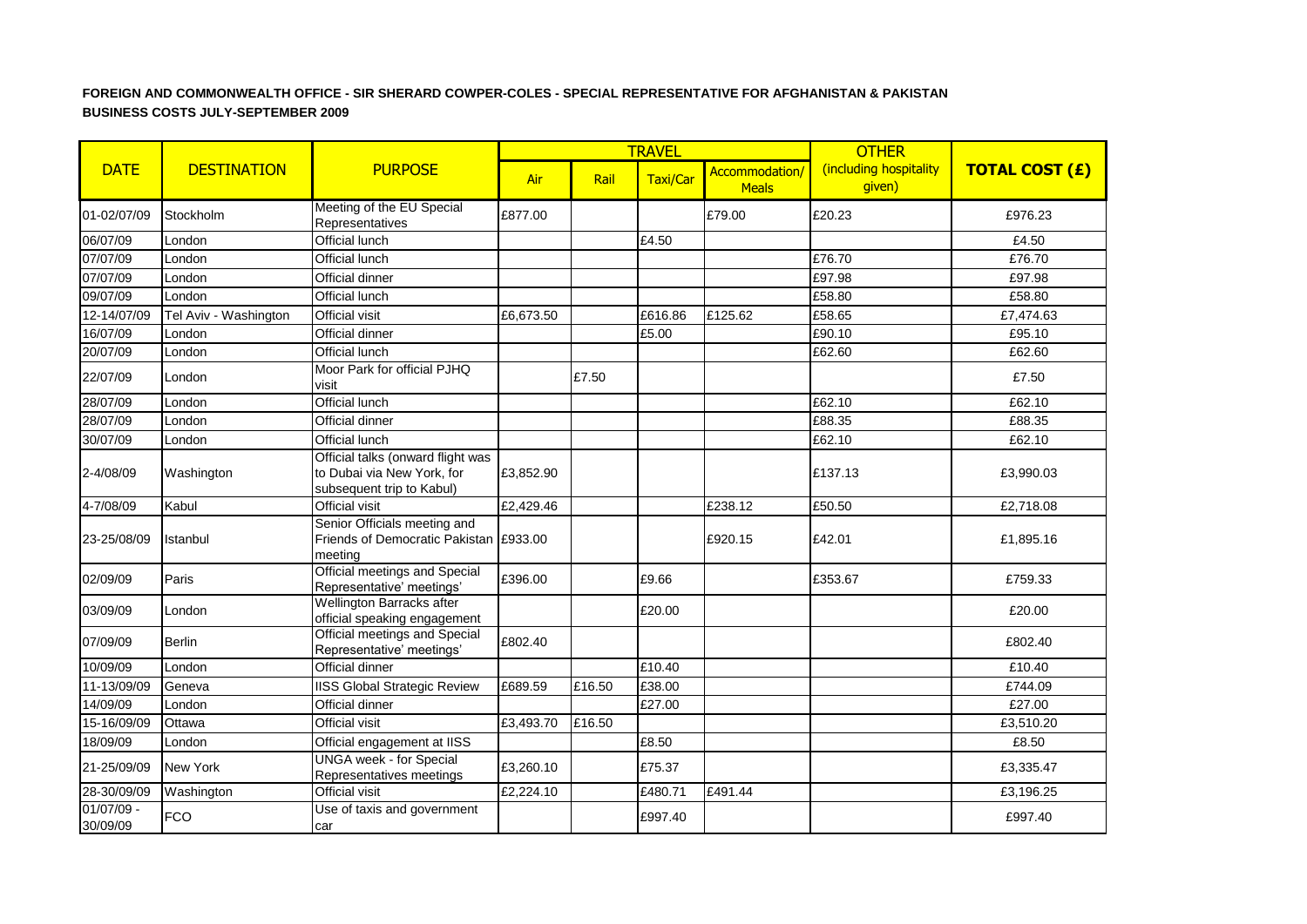### **FOREIGN AND COMMONWEALTH OFFICE - MARIOT LESLIE - DIRECTOR GENERAL DEFENCE AND INTELLIGENCE BUSINESS COSTS JULY-SEPTEMBER 2009**

|             | <b>DESTINATION</b>             |                              |           |      | <b>TRAVEL</b> |                                | <b>OTHER</b>                       |                       |
|-------------|--------------------------------|------------------------------|-----------|------|---------------|--------------------------------|------------------------------------|-----------------------|
| <b>DATE</b> |                                | <b>PURPOSE</b>               | Air       | Rail | Taxi/Car      | Accommodation/<br><b>Meals</b> | (including hospitality  <br>given) | <b>TOTAL COST (£)</b> |
| 09-13/09/09 | Canada, Ottawa,<br>Quebec City | Conference & bilateral talks | £2,341.20 |      |               |                                |                                    | £2,341.20             |
| 28-30/09/09 | Washington                     | Meetings with US officials   | £2,260.00 |      | £9.00         |                                |                                    | £2,269.25             |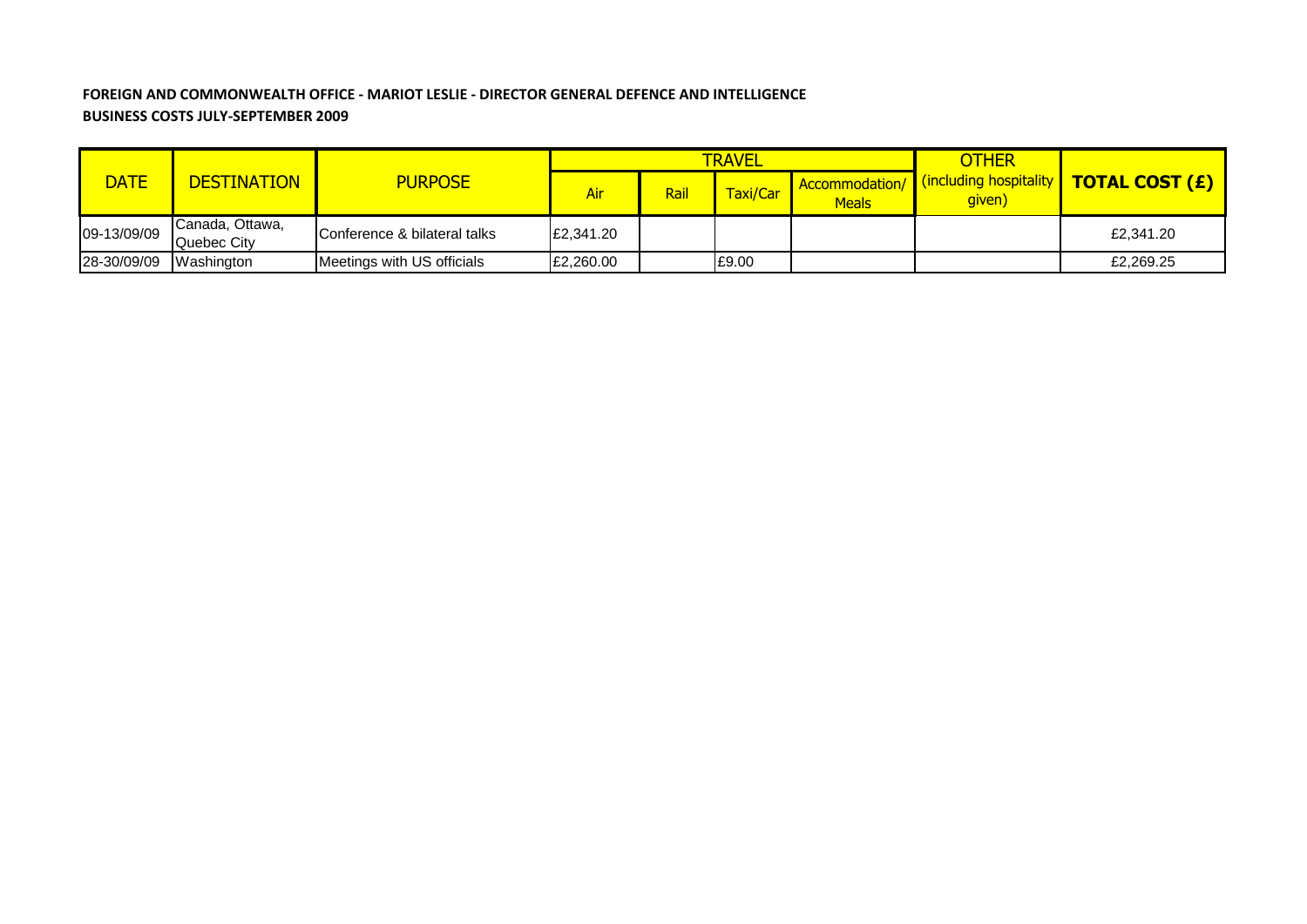## **FOREIGN AND COMMONWEALTH OFFICE - KEITH LUCK - DIRECTOR GENERAL FINANCE BUSINESS COSTS JULY-SEPTEMBER 2009**

|             |                        | <b>PURPOSE</b>             |            |        | <b>TRAVEL</b> |                                       | <b>OTHER</b>                     | <b>TOTAL COST (£)</b> |
|-------------|------------------------|----------------------------|------------|--------|---------------|---------------------------------------|----------------------------------|-----------------------|
| <b>DATE</b> | <b>DESTINATION</b>     |                            | <b>Air</b> | Rail   | Taxi/Car      | <b>Accommodation/</b><br><b>Meals</b> | (including hospitality<br>given) |                       |
| 5-8/07/09   | New York and<br>Boston | Visit FCO Posts            | £2,849.40  |        | £5.00         | £5.00                                 |                                  | £2,859.40             |
| 30/07/09    | <b>Milton Keynes</b>   | Visit FCO Site             |            | £43.80 |               |                                       |                                  | £43.80                |
| 31/07/09    | Geneva                 | Visit FCO Post             | £157.40    |        |               |                                       |                                  | £157.40               |
| 31/09/09    | <b>Milton Keynes</b>   | Visit FCO Site             |            | £43.80 |               |                                       |                                  | £43.80                |
| 23/09/09    | London                 | Meeting with FCO Board NED |            |        | £6.50         |                                       |                                  | £6.50                 |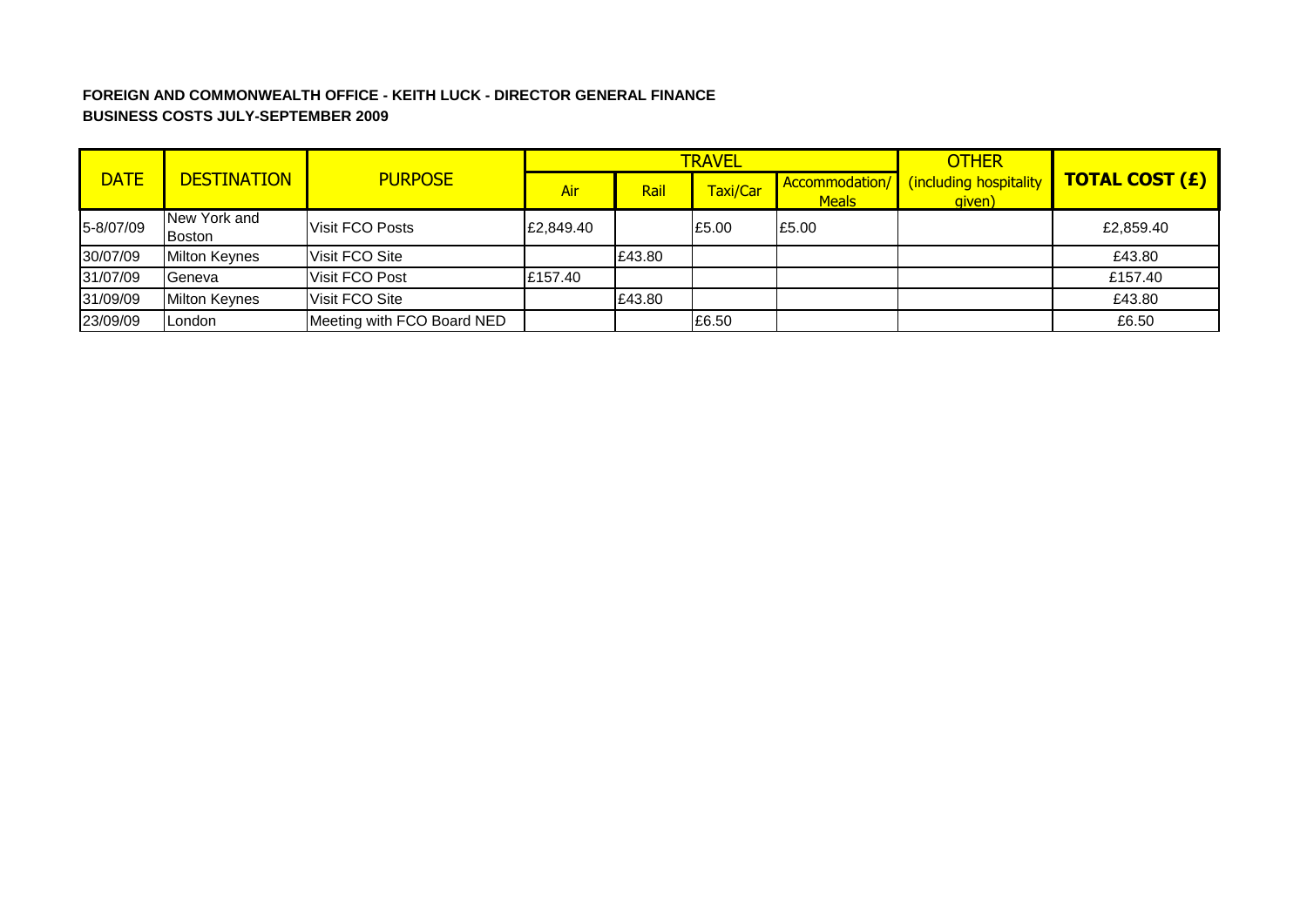# **FOREIGN AND COMMONWEALTH OFFICE - TONY MATHER - CHIEF INFORMATION OFFICER BUSINESS COSTS JULY-SEPTEMBER 2009**

|             | <b>DESTINATION</b>   | <b>PURPOSE</b>             |           |        | <b>TRAVEL</b> |              | <b>OTHER</b>                                           |                       |
|-------------|----------------------|----------------------------|-----------|--------|---------------|--------------|--------------------------------------------------------|-----------------------|
| <b>DATE</b> |                      |                            | Air       | Rail   | Taxi/Car      | <b>Meals</b> | <b>Accommodation/</b> (including hospitality<br>given) | <b>TOTAL COST (£)</b> |
| 12-16/07/09 | IIndia               | <b>Official Conference</b> | £2,994.70 |        |               | E404.58      |                                                        | £3,399.28             |
| 29/07/09    | Milton Keynes        | Visit FCO site             |           | E34.50 |               |              |                                                        | £34.50                |
| 16/09/09    | <b>Milton Keynes</b> | Visit FCO site             |           | £34.50 |               |              |                                                        | £34.50                |
| 22/09/09    | Warwick              | <b>Attend Seminar</b>      |           | £20.00 |               |              |                                                        | £20.00                |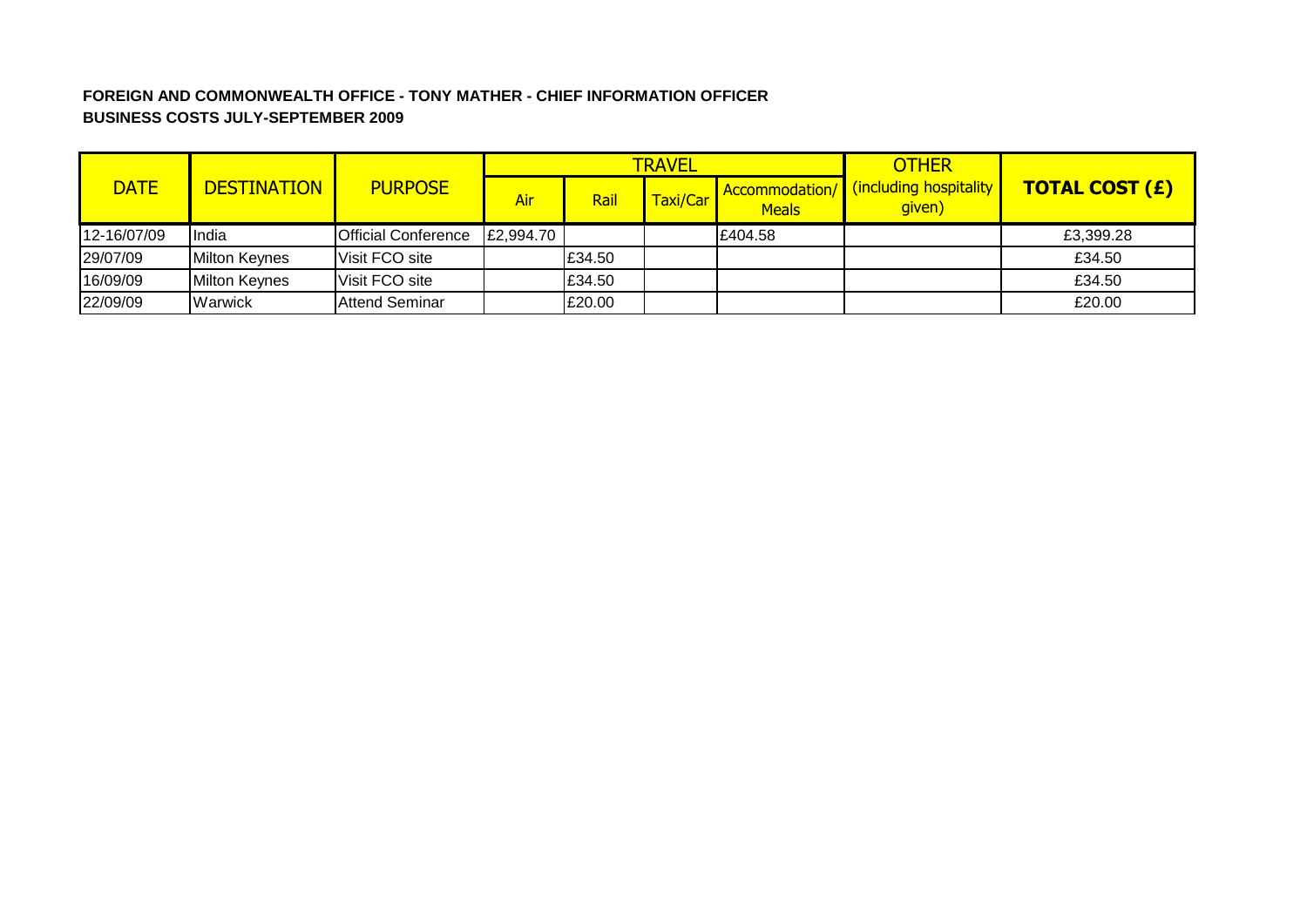## **FOREIGN AND COMMONWEALTH OFFICE - SIR PETER RICKETTS - PERMANENT UNDER SECRETARY BUSINESS COSTS JULY-SEPTEMBER 2009**

|                        |                                     |                                                                |           |        | <b>TRAVEL</b>                |                               | <b>OTHER</b>                     |                       |  |
|------------------------|-------------------------------------|----------------------------------------------------------------|-----------|--------|------------------------------|-------------------------------|----------------------------------|-----------------------|--|
| <b>DATE</b>            | <b>DESTINATION</b>                  | <b>PURPOSE</b>                                                 | Air       | Rail   | Taxi/Car                     | Accommodation<br><b>Meals</b> | (including hospitality<br>given) | <b>TOTAL COST (£)</b> |  |
| 05-09/07/09            | Zimbabwe &<br>Johannesburg          | Opening of new Embassy<br>in Harare & Official visits          | £3,127.00 |        |                              |                               |                                  | £3,127.00             |  |
| 11/07/09               | <b>Chipping Norton</b>              | <b>Attend the Ditchley</b><br><b>Foundation Annual Lecture</b> |           |        | Mileage<br>refund:<br>£47.85 |                               |                                  | £47.85                |  |
| 20/07/09               | <b>FCO</b>                          | Official lunch for 10                                          |           |        |                              |                               | £476.73                          | £476.73               |  |
| 29-30/07/09            | Coningsby                           | Briefing visit on RAF<br>capabilities                          |           | £43.70 |                              | RAF provided<br>accommodation |                                  | £43.70                |  |
| 07-11/09/09            | Beijing, Guangzhou<br>and Hong Kong | <b>Official visits</b>                                         | £3,328.20 |        |                              |                               |                                  | £3,328.20             |  |
| 29-30/09/09            | Stockholm and<br>Copenhagen         | <b>Official visits</b>                                         | £783.70   |        |                              |                               |                                  | £783.70               |  |
| 01/07/09 -<br>30/09/09 | <b>FCO</b>                          | Use of government car and<br>taxis                             |           |        | £11,500.00                   |                               |                                  | £11,500.00            |  |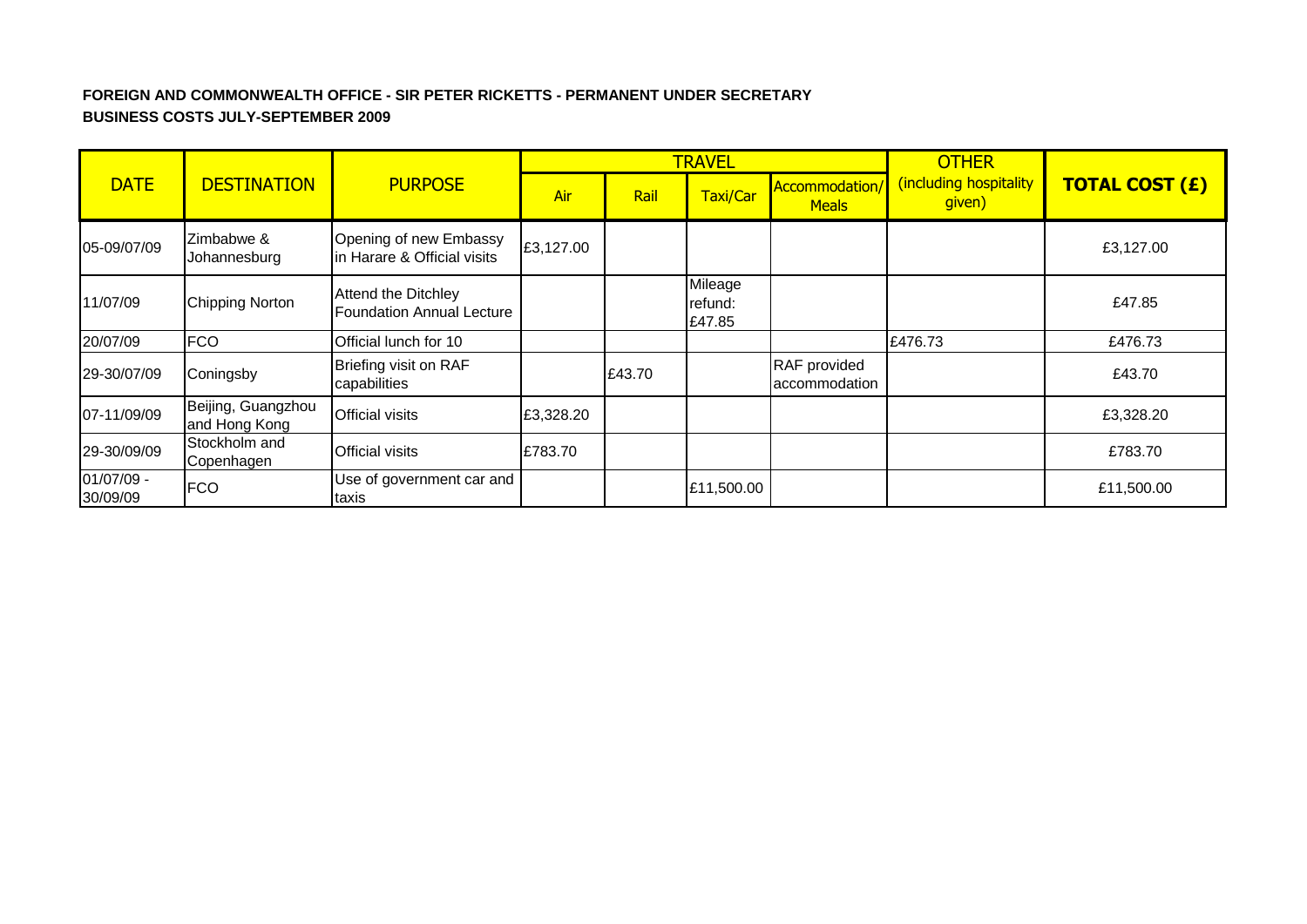# **FOREIGN AND COMMONWEALTH OFFICE - ALISTAIR JOHNSTON - NON-EXECUTIVE DIRECTOR, GLOBAL VICE CHAIRMAN, KPMG BUSINESS COSTS JULY-SEPTEMBER 2009**

|             | <b>DESTINATION</b> |                              |     |      | <b>TRAVEL</b>   |              | OTHER                                                  |                       |
|-------------|--------------------|------------------------------|-----|------|-----------------|--------------|--------------------------------------------------------|-----------------------|
| <b>DATE</b> |                    | <b>PURPOSE</b>               | Air | Rail | <b>Taxi/Car</b> | <b>Meals</b> | <b>Accommodation/</b> (including hospitality<br>given) | <b>TOTAL COST (£)</b> |
| 21/09/09    | <b>IL</b> ondon    | <b>FCO All staff meeting</b> |     |      | £10.00          |              |                                                        | £10.00                |